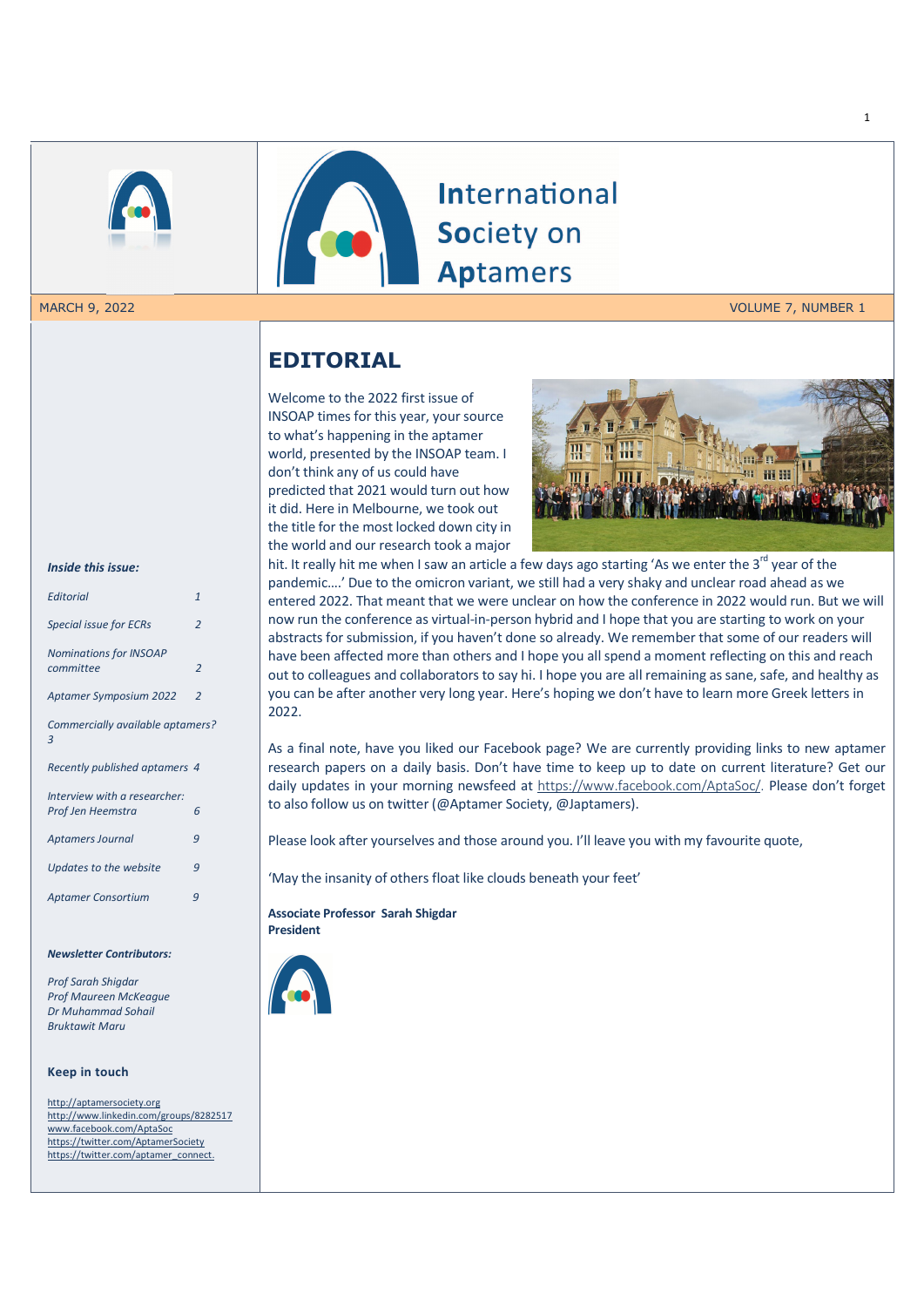

# **Calling all Early Career Researchers! Professor Maureen McKeague**

We are now accepting submissions to Aptamers specifically from Early Career Researchers, including postdoctoral fellows - the new generation of aptamer researchers. I highly encourage all of you to consider submitting some of your work here. All publications are open access with subsidised publication fee until the end of July 2022! We accept a variety of manuscript types: articles, reviews, mini-reviews, and protocols, giving you lots of flexibility. Manuscript preparation and submission guidelines are available on the following links:

http://japtamers.co.uk/manuscript-preparation

### http://japtamers.co.uk/submit-a-manuscript

Why do this? As an early career researcher, it can be useful to establish your independent and unique research niche. As an example, I published five separate articles in Aptamers in the past few years as corresponding author. Some of those were during my postdoctoral training and some during the first two years of my independent career at McGill University. Having these publications on my CV, as corresponding author, helped demonstrate that I was a ready to establish my own research group and that my ideas were distinct from my former mentors. More importantly, some of these publications were excellent opportunities to learn how to lead the submission of a manuscript and learn how to support my students in their own writing.

Finally, the INSOAP Aptamer community is very supportive. This is a great place to get constructive feedback on your work. In particular, my 2018 publication comparing riboswitches and aptamers was one of the most intensely peer-reviewed documents I have ever submitted! Naturally, this feedback made the manuscript stronger and I learned so much in the process.

We look forward to reading your submissions.

## **Nominations for INSOAP committee**

We are currently asking for expressions of interest for membership of the management committee of INSOAP. If you would like to be an integral part of our Society as it moves forward, please contact me at sarah.shigdar@deakin.edu.au.

# **Aptamer Symposium 2022 – Sarah Shigdar**

Covid-19 had a major impact on conferences everywhere in 2020 and into 2021. We switched, like so many others, to virtual conferences so that we could still hear about your research. We had hoped to be confidently hosting our 2022 Symposium in person, but first Delta and now Omicron are impacting countries around the world. We are now holding a hybrid conference with some in attendance virtually and some in person and we are excited that there will be live applause! We have already got a great list of speakers and it's shaping up to be a highlight for all aptamer researchers. Please register for the conference as soon as you can and whichever format you can attend the Symposium, I'm sure it will be very enjoyable for all.

Registration is open and you can submit an abstract for a poster up to the end of March. We are going to pick some posters for a flash talk round for each day so it is really important that you indicate if you would like to participate and which day you would like to present on. For the provisional agenda and all the information you require to attend, please see this link:

http://libpubmedia.co.uk/aptamers-2022

*From the Editor*

*If you have anything you would like to see in the next issue of the INSOAP newsletter, send it directly to sarah.shigdar@deakin.edu.au.* 

#### *Aptamers Journal*

*We announced the official journal of INSOAP at Aptamers 2017. Please email us at aptasoc@gmail.com to express your interest in joining the editorial or reviewer team. Please see http://libpubmedia.co.uk/aptamer s/ to submit your article.*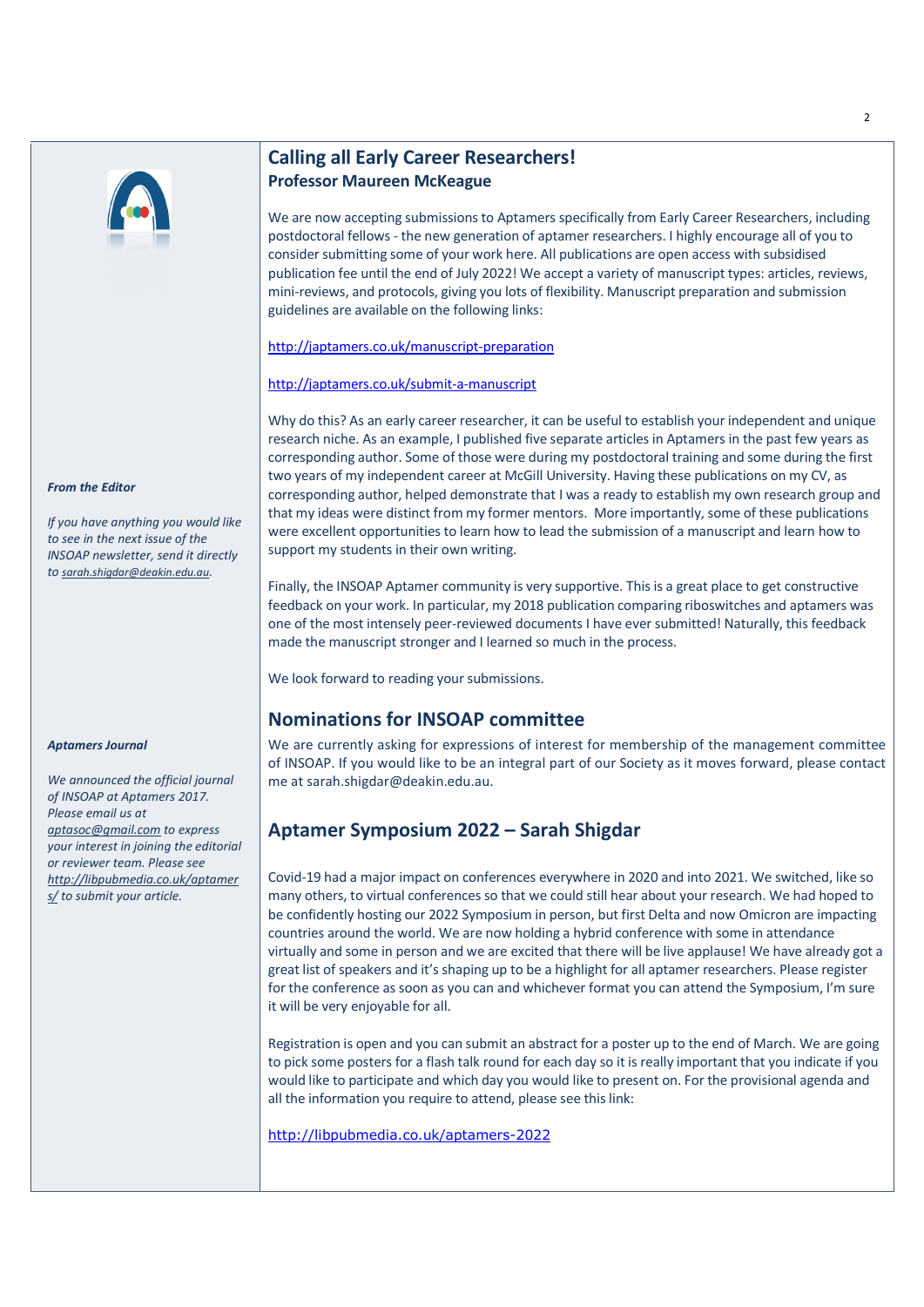

# **Are aptamers commercially available? That's not an easy question to answer Sarah Shigdar**

We've all been there, haven't we? Or am I showing my age? Back in the day when we were browsing publications for PCR primers and then ordering them and double and triple checking the sequence has been recorded correctly. Aptamers are very similar, except in this day and age of technological advancements, rather than having to enter them manually, we can just copy and paste them from the source paper into the online ordering system and hey presto, everything works how it should when you test them in an assay. The only time this falls apart is when the sequence is part of a figure and you then have to squint, magnify the image, is that a C or a G and go through the process of double and triple checking them again. I say all this to preface the recent discussions I've been having with colleagues about aptamers. We've got to the point (sorry, this is definitely showing my age) where we can now order most of our reagents online through commercial companies off the shelf rather than again trawling through publications to see who has developed which antibody clone and then asking very politely if you could use some in your experiments. Because of the advances in diagnostics through the 1990s, we have seen an explosion in commercial antibody suppliers. So if you want an antibody, you google it, and then approach one of the companies to commercially purchase it. We are now starting to see some commercial catalogues available for aptamers. What started off as a few companies licensing aptamers from researchers has now become a list of companies that are generating their own validated aptamers for use in diverse research and development applications. Names that I can rattle off the top of my head include Aptamer Sciences in South Korea, The Aptamer Group in the UK, as well as Base Pair Biotechnologies and SomaLogic in the USA. Where we get into a grey area is with other companies offering a catalogue of aptamers. Aptagen has been in the field of aptamers for more than 25 years and as part of their aptamer promotion, they had been maintaining an aptamer database, known as Apta-Index. While not maintained any more, it is still available to view (See newsletter 6:1 for more on aptamer databases). This makes it easy for anyone new to the field of aptamers to order an aptamer without having to copy and paste a sequence in to the order form. The 'hard work' is taken out of it. For each aptamer, they list the length, the binding affinity, and most importantly the reference that you have to cite if/when you publish your work using that aptamer. They also have a great disclaimer at the top of their library

#### Forget Antibodies. Use Aptamers! Apta<mark>gen</mark> taking on Challenging Projects and Delivering Positive Results." **What Are Aptamers** R&D Inquiry **Q<sup>2</sup>** Contact Us **ESI** Telecon/Video Calls 717-APTAGEN Apta-Index™ AMA OX **Technologies** Aptagen is the world's leader in aptamers. We offer the Apta-index, the most advanced userfriendly database on aptamers. Aptagen does not list this information contained herein **R&D Support** as products but as a database of information obtained from the published literature Apta-Index™ If your lab has developed aptamer(s), we would like to hear from you. Would your lab like to publicize and **Literature Library** promote your research work in the Apta-Index? Subscribe to our AptaReport Newsletter to receive notifications on new aptamer additions to the Apta-index. **Media/Videos** DISCLAIMER: Unless indicated otherwise, aptamer oligos in the Apta-Index have not been validated by Aptagen, LLC. Aptamer oligos need to be tested (i.e. evaluated) under identical conditions in which they **News/Publications** have been discovered including, but not limited to, temperature and matrix/buffer conditions. Aptagen, LLC offers validation/characterization services on request for an additional charge **Joint Collaboration** Please keep in mind: not all aptamers are created equal. Aptagen, LLC offers aptamer development services with a satisfaction quarantee. Join the TEAM earch the Apta-Index™ (Aptamer Database) **Company Profile** - Antigen/Target Category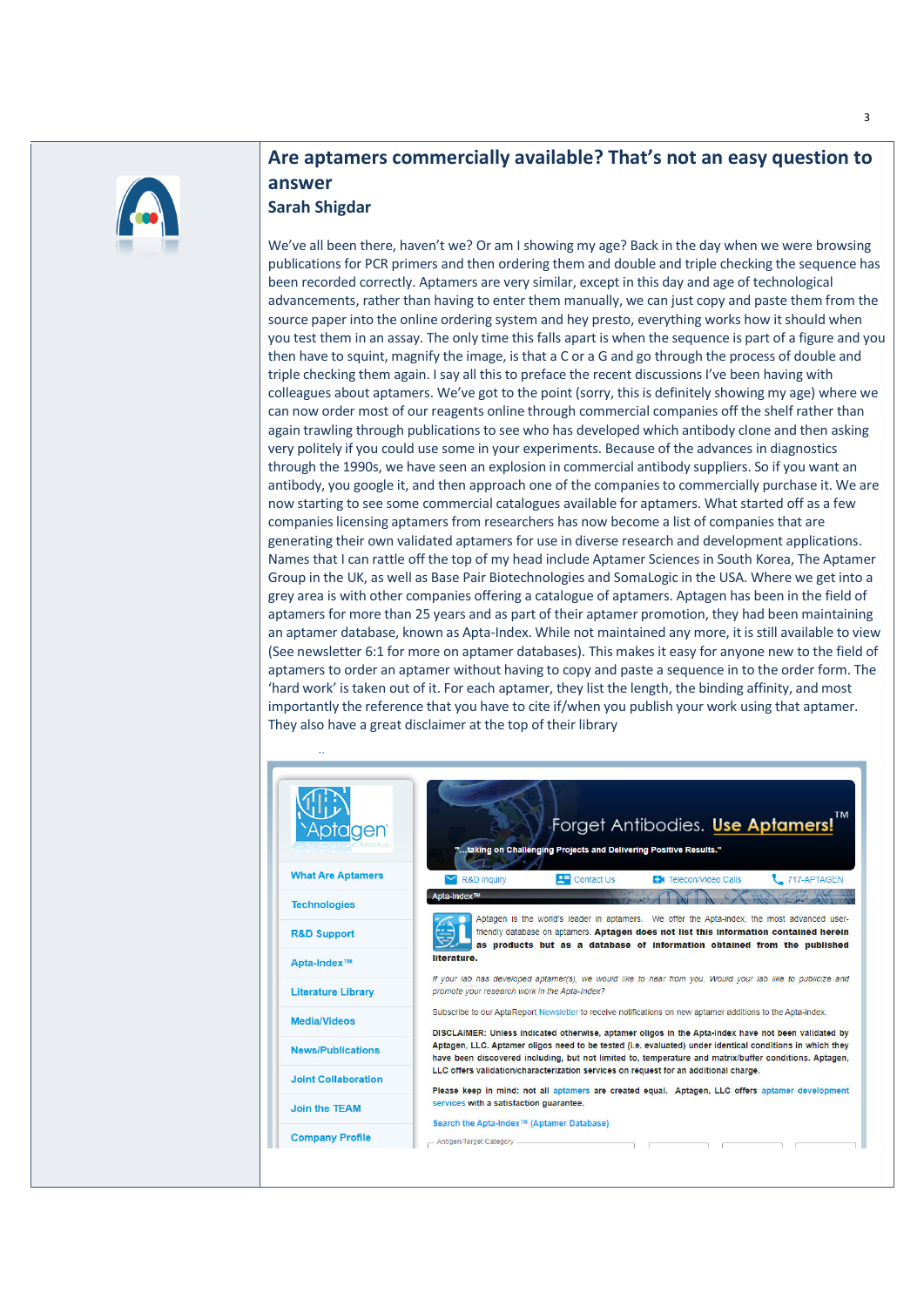

So from this you can clearly see that the catalogue is there purely to assist researchers find an aptamer. It doesn't mean that it is commercially available. This is where we start getting into issues and the unfortunate issue of aptamers still being unconventional reagents. With all the advancements we've had over the last 30 years and more, unconventional reagents have aged out of our conversations. With Aptagen, at least, you should be left in no doubt that these are not licensed by the company and they do not own the rights. Unfortunately, not all companies jumping onto the aptamer band wagon are as good as this. One company that will, at this time, remain nameless, only has the following warning on their website

Aptamers

A For Research Use Only.

Aptamers reported in the previous literatures have been collected, you can find ones of interest to synthesize and the products with high purity and strict QC will be deli for you.

Browse Aptamers based on alphabetical listing:

They also do not link to the original research paper meaning that unaware researchers think these are commercially available aptamers and that they cite the company rather than the researchers that originally generated and characterised the aptamers. Why is this so problematic? Well, for those of us in academia, we are dependent on key metrics for grant applications and promotion. If our work isn't cited, we miss those key metrics that would allow our careers to progress. So back to the conversation that started this. I hope I have provided enough information to them that just because it is listed in a database that is held by a company, it is only if the company has generated and validated the aptamers themselves that they are considered to be commercially available. All others remain the 'property' of the original researcher and should be cited accordingly and appropriately.

### **INSOAP updated list of recently published aptamers Maureen McKeague**

Here are newly reported aptamers since our last issue. We only report aptamers that have been characterized with a dissociation constant (Table 1). Typically, we make use of Pubmed to identify newly published aptamers with the keywords "aptamer" and "SELEX". If we have missed any newly reported aptamers, please let us know (maureen.mckeague@mcgill.ca). Readers should consult the literature (link provided) for verification and further information.

Table 1: Newly-reported aptamers published since our last issue.

| Link                                      | Target(s)                                        |
|-------------------------------------------|--------------------------------------------------|
| https://pubmed.ncbi.nlm.nih.gov/33522630/ | acute promyelocytic leukemia (APL) NB4 cell line |
| https://pubmed.ncbi.nlm.nih.gov/33524109/ | <b>GUAA tetraloop</b>                            |
|                                           | (-)-trans-Δ9-tetrahydrocannabinol; synthetic     |
| https://pubmed.ncbi.nlm.nih.gov/33528997/ | cannabinoids UR-144 and XLR-11                   |
| https://pubmed.ncbi.nlm.nih.gov/33536494/ | Fibroblast growth factor 5 (FGF5)                |
| https://pubmed.ncbi.nlm.nih.gov/33582948/ | Shigella flexneri                                |
| https://pubmed.ncbi.nlm.nih.gov/33584842/ | Brucella abortus and Brucella melitensis         |
| https://pubmed.ncbi.nlm.nih.gov/33585756/ | Helicobacter pylori                              |
| https://pubmed.ncbi.nlm.nih.gov/33590853/ | Interleukin-6 receptor and IL-6                  |
| https://pubmed.ncbi.nlm.nih.gov/33592786/ | Moxifloxacin, Imatinib and Irinotecan            |
| https://pubmed.ncbi.nlm.nih.gov/33600189/ | L-serine                                         |
| https://pubmed.ncbi.nlm.nih.gov/33619372/ | Thioflavin T                                     |
| https://pubmed.ncbi.nlm.nih.gov/33704314/ | PD-L1                                            |
| https://pubmed.ncbi.nlm.nih.gov/33724284/ | PD-L1                                            |
| https://pubmed.ncbi.nlm.nih.gov/33731432/ | piperaquine and mefloquine                       |
| https://pubmed.ncbi.nlm.nih.gov/33756378/ | erythromycin                                     |
| https://pubmed.ncbi.nlm.nih.gov/33770580/ | human epidermal growth factor receptor 3         |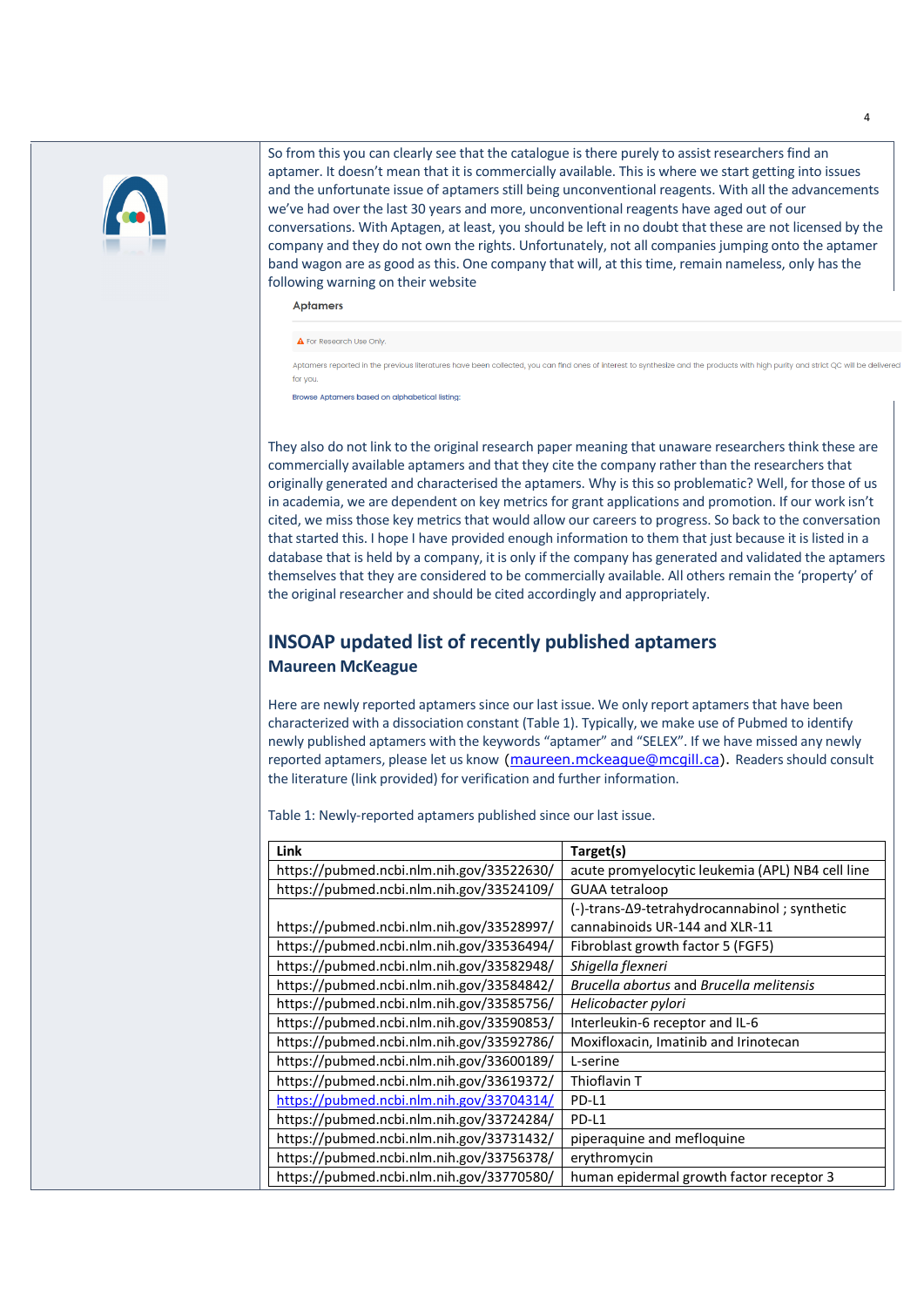

| https://pubmed.ncbi.nlm.nih.gov/33783197/ | NIH3T3/internalization                             |
|-------------------------------------------|----------------------------------------------------|
| https://pubmed.ncbi.nlm.nih.gov/33918832/ | spheroids of SKBR3 breast cancer                   |
| https://pubmed.ncbi.nlm.nih.gov/33960774/ | liver cancer SMMC-7721                             |
| https://pubmed.ncbi.nlm.nih.gov/33965888/ | Tramadol hydrochloride                             |
| https://pubmed.ncbi.nlm.nih.gov/33992220/ | Roxithromycin                                      |
| https://pubmed.ncbi.nlm.nih.gov/34019385/ | (SARS-CoV-2) lysates                               |
| https://pubmed.ncbi.nlm.nih.gov/34028561/ | lactate dehydrogenase                              |
| https://pubmed.ncbi.nlm.nih.gov/34035661/ | receptor for the advanced glycation end-products   |
| https://pubmed.ncbi.nlm.nih.gov/34038704/ | intercellular adhesion molecule-1                  |
| https://pubmed.ncbi.nlm.nih.gov/34079924/ | atrazine and alachlor                              |
| https://pubmed.ncbi.nlm.nih.gov/34084332/ | adenosine                                          |
| https://pubmed.ncbi.nlm.nih.gov/34085169/ | beclomethasone                                     |
| https://pubmed.ncbi.nlm.nih.gov/34095949/ | myoglobin                                          |
| https://pubmed.ncbi.nlm.nih.gov/34105524/ | esophageal squamous cell carcinoma                 |
| https://pubmed.ncbi.nlm.nih.gov/34110440/ | Acyclic guanosine analogues                        |
| https://pubmed.ncbi.nlm.nih.gov/34112756/ | RBD domain of spike protein 1 SARS-CoV-2           |
| https://pubmed.ncbi.nlm.nih.gov/34135365/ | Nucleoprotein (NP) of the CCHF virus               |
| https://pubmed.ncbi.nlm.nih.gov/34137155/ | lipopolysaccharides                                |
| https://pubmed.ncbi.nlm.nih.gov/34144421/ | Methyl Spirolide G                                 |
| https://pubmed.ncbi.nlm.nih.gov/34156053/ | ribavirin                                          |
| https://pubmed.ncbi.nlm.nih.gov/34169309/ | dengue NS1 protein variants                        |
|                                           | wide variety (growth factor, transcription factor, |
| https://pubmed.ncbi.nlm.nih.gov/34170922/ | protein kinases etc.)                              |
| https://pubmed.ncbi.nlm.nih.gov/34188971/ | spike trimer antigen of SARS-CoV-2                 |
| https://pubmed.ncbi.nlm.nih.gov/34215119/ | <b>Brevetoxins</b>                                 |
| https://pubmed.ncbi.nlm.nih.gov/34227370/ | 8-Oxoguanine DNA glycosylase                       |
| https://pubmed.ncbi.nlm.nih.gov/34230708/ | SARS-CoV-2 Spike                                   |
| https://pubmed.ncbi.nlm.nih.gov/34231090/ | diethyl thiophosphate                              |
|                                           | S1 subunit of the SARS-CoV-2 spike protein (S1     |
| https://pubmed.ncbi.nlm.nih.gov/34232998/ | protein)                                           |
| https://pubmed.ncbi.nlm.nih.gov/34233000/ | structural motifs in nucleic acids                 |
| https://pubmed.ncbi.nlm.nih.gov/34233257/ | Brassinolide and bisphenol A                       |
| https://pubmed.ncbi.nlm.nih.gov/34271397/ | P. falciparum histidine-rich protein II            |
|                                           | receptor binding domain (RBD) of the SARS-CoV-2    |
| https://pubmed.ncbi.nlm.nih.gov/34282416/ | S protein                                          |
| https://pubmed.ncbi.nlm.nih.gov/34309994/ | benzopyrylium-coumarin zwitterion.                 |
| https://pubmed.ncbi.nlm.nih.gov/34328683/ | S N-terminal domain of the SARS-CoV-2 S protein    |
| https://pubmed.ncbi.nlm.nih.gov/34343165/ | protein-binding DNA sequences                      |
| https://pubmed.ncbi.nlm.nih.gov/34355252/ | human sperm cells                                  |
| https://pubmed.ncbi.nlm.nih.gov/34363139/ | Adipose-derived mesenchymal stem cells (ASC)       |
| https://pubmed.ncbi.nlm.nih.gov/34383183/ | human osteosarcoma MG-63 cell line                 |
| https://pubmed.ncbi.nlm.nih.gov/34384436/ | Enterovirus 71 (EV-A71)                            |
|                                           | Nucleocapsid (N) or Spike (S) antigens of SARS-    |
| https://pubmed.ncbi.nlm.nih.gov/34401413/ | $CoV-2$                                            |
| https://pubmed.ncbi.nlm.nih.gov/34445629/ | human transferrin receptor                         |
| https://pubmed.ncbi.nlm.nih.gov/34452200/ | MUC1                                               |
| https://pubmed.ncbi.nlm.nih.gov/34466563/ | A1 blood group                                     |
| https://pubmed.ncbi.nlm.nih.gov/34535250/ | λ-cyhalothrin                                      |
| https://pubmed.ncbi.nlm.nih.gov/34546414/ | nicotinic acetylcholine receptor                   |
| https://pubmed.ncbi.nlm.nih.gov/34549879/ | tumor necrosis factor- $\alpha$                    |
| https://pubmed.ncbi.nlm.nih.gov/34580387/ | acute myeloid leukemia cells                       |
| https://pubmed.ncbi.nlm.nih.gov/34584404/ | epithelial cell adhesion molecule                  |
| https://pubmed.ncbi.nlm.nih.gov/34638764/ | Akkermansia muciniphila                            |
| https://pubmed.ncbi.nlm.nih.gov/34639187/ | Fenitrothion                                       |
|                                           |                                                    |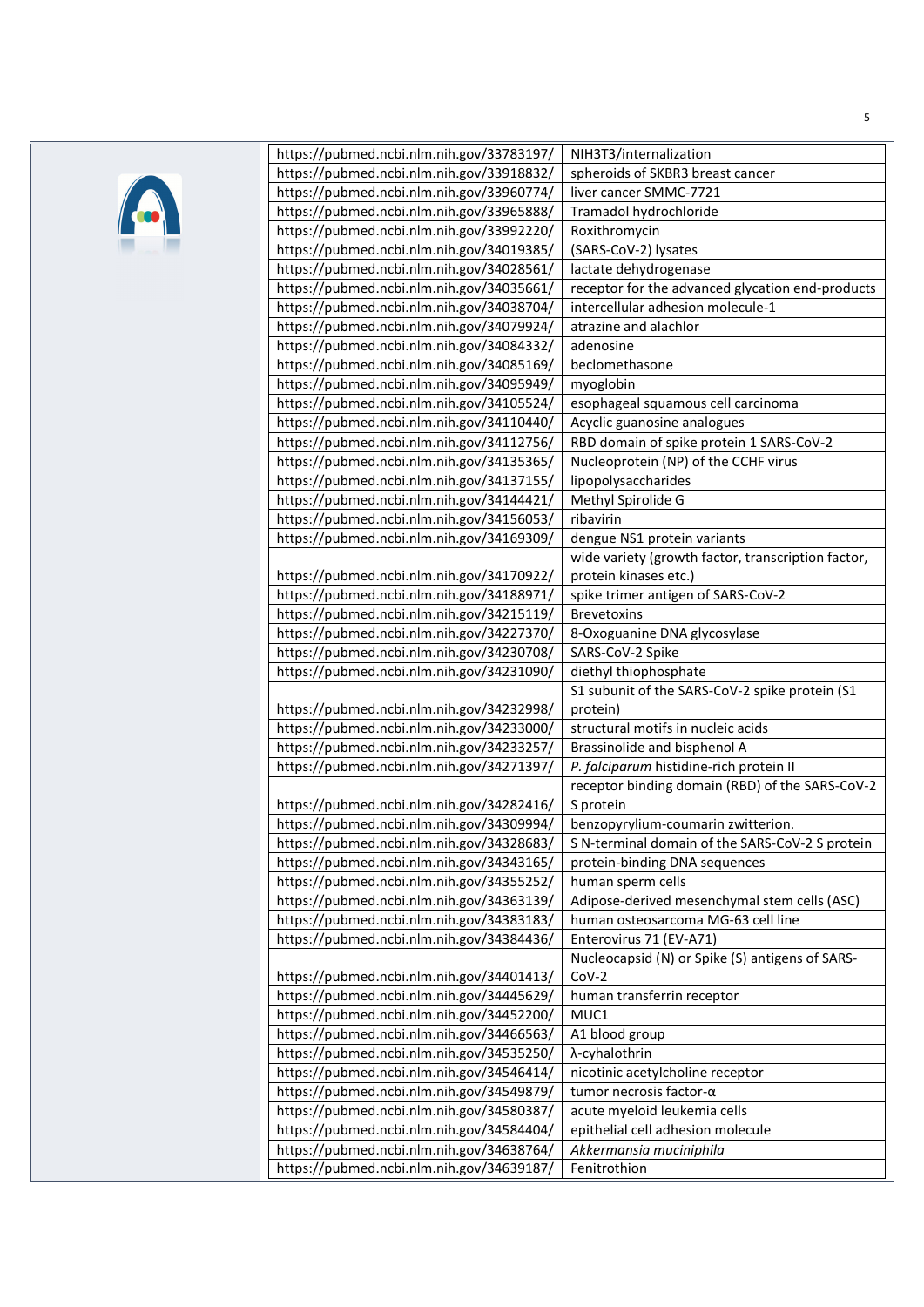

| https://pubmed.ncbi.nlm.nih.gov/34659704/ | Kanamycin                                           |
|-------------------------------------------|-----------------------------------------------------|
| https://pubmed.ncbi.nlm.nih.gov/34673993/ | cardiac troponin C                                  |
|                                           | transmembrane glycoprotein cluster of               |
| https://pubmed.ncbi.nlm.nih.gov/34680368/ | differentiation 19 (CD19)                           |
|                                           | Receptor-Binding Domain of SARS-CoV-2 S             |
| https://pubmed.ncbi.nlm.nih.gov/34696413/ | Protein Block ACE2                                  |
| https://pubmed.ncbi.nlm.nih.gov/34711320/ | PD-L1                                               |
| https://pubmed.ncbi.nlm.nih.gov/34714365/ | Canine parvovirus-2 (CPV-2) VP2 protein             |
| https://pubmed.ncbi.nlm.nih.gov/34739228/ | spike protein of SARS-CoV-2                         |
| https://pubmed.ncbi.nlm.nih.gov/34779207/ | Hepatocellular carcinoma HepG2/MDR                  |
|                                           | spike (S) glycoprotein with specific residues on    |
|                                           | their cellular receptor: the angiotensin converting |
| https://pubmed.ncbi.nlm.nih.gov/34798263/ | enzyme 2 (ACE2)                                     |
| https://pubmed.ncbi.nlm.nih.gov/34809428/ | tyramine and β-phenethylamine                       |
| https://pubmed.ncbi.nlm.nih.gov/34815029/ | C-telopeptide                                       |
|                                           | BRAF V600E-mutated human melanoma cells             |
| https://pubmed.ncbi.nlm.nih.gov/34874026/ | A375.                                               |
|                                           | receptor binding domain (RBD) of SARS-CoV-2         |
| https://pubmed.ncbi.nlm.nih.gov/34876524/ | spike protein                                       |
| https://pubmed.ncbi.nlm.nih.gov/34906284/ | Cadmium Ions                                        |
| https://pubmed.ncbi.nlm.nih.gov/34918728/ | alpha-defensin human neutrophil peptide 1           |
| https://pubmed.ncbi.nlm.nih.gov/34937909/ | DFHBI-1T                                            |
| https://pubmed.ncbi.nlm.nih.gov/34975807/ | Largemouth Bass Virus Infected Cells                |
| https://pubmed.ncbi.nlm.nih.gov/35018437/ | HIV-1 capsid lattice                                |
| https://pubmed.ncbi.nlm.nih.gov/35019367/ | $PD-1$                                              |
| https://pubmed.ncbi.nlm.nih.gov/35019631/ | $\beta$ -amyloid (Αβ)Αβ42 monomer                   |
| https://pubmed.ncbi.nlm.nih.gov/35026634/ | rat major urinary protein 13 (MUP13)                |
| https://pubmed.ncbi.nlm.nih.gov/35033276/ | ovine pregnancy-associated glycoprotein 7           |
|                                           | Mycobacterial Membrane-Derived Extracellular        |
| https://pubmed.ncbi.nlm.nih.gov/35056102/ | Vesicles in Infected Macrophages                    |
|                                           | Spike Proteins of Diverse SARS-CoV-2 Variants of    |
| https://pubmed.ncbi.nlm.nih.gov/35084794/ | Concern                                             |
| https://pubmed.ncbi.nlm.nih.gov/35114109/ | factor V/Va                                         |
| https://pubmed.ncbi.nlm.nih.gov/35114463/ | CDRs of bevacizumab                                 |
| https://pubmed.ncbi.nlm.nih.gov/35116429/ | <b>AXL</b>                                          |
| https://pubmed.ncbi.nlm.nih.gov/35143165/ | caffeine                                            |
| https://pubmed.ncbi.nlm.nih.gov/35151974/ | polysialic acid                                     |
|                                           | human lactoferrin, trypsin, lysozyme, and           |
| https://pubmed.ncbi.nlm.nih.gov/35167174/ | hemoglobin                                          |
| https://pubmed.ncbi.nlm.nih.gov/35171466/ | Human lipocalin 6 (hLCN6)                           |
| https://pubmed.ncbi.nlm.nih.gov/35180537/ | ciprofloxacin (CFX) and thioflavin T                |
| https://pubmed.ncbi.nlm.nih.gov/35183559/ | hepatitis C virus core protein                      |
| https://pubmed.ncbi.nlm.nih.gov/35189346/ | M. hyorhinis                                        |

# **Jen Heemstra is a mentor with several properties similar to aptamers – high affinity, resilience, and can interact with numerous mentees! Maureen McKeague and Bruktawit Maru**

Led by DNA nanotechnologist expert Hanadi Sleiman, the Canadian training program called PROMOTE provides both cross-functional and multidisciplinary training in nucleic acids as well as job-ready skills to students (see https://nserc-promote.research.mcgill.ca/ for more information). A major objective of PROMOTE is to provide mentorship, build leadership and professional skills that go beyond the academic training. Therefore, thanks to funding from the Natural Sciences and Engineering Research Council of Canada (NSERC), PROMOTE did a 1-hour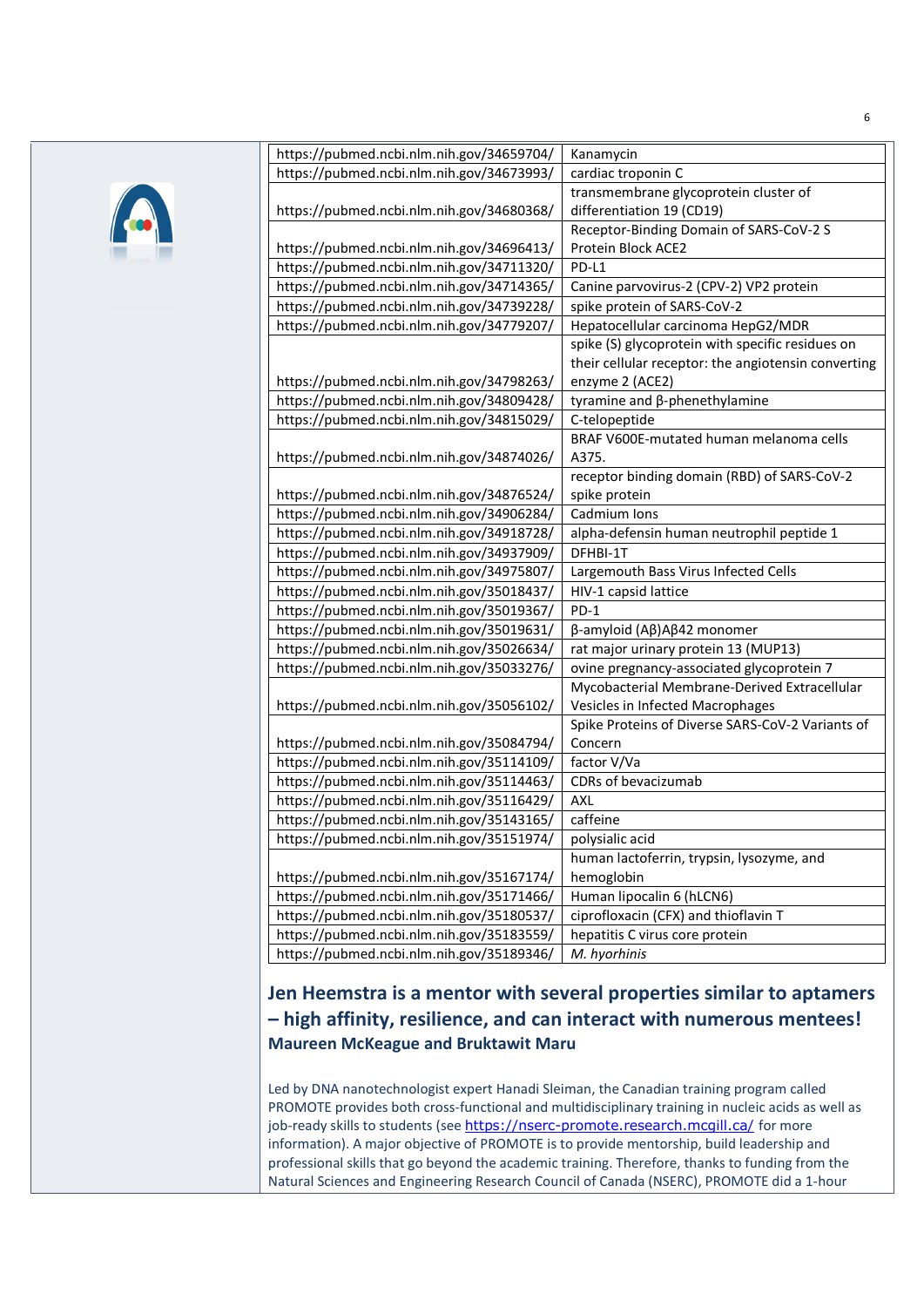

networking event with aptamer expert Dr. Jen Heemstra this past November, following a brilliant seminar highlighting her research in aptamer development and aptasensors.

PROMOTE trainees from 5 Canadian universities, with backgrounds ranging from aptamers to oligonucleotide therapeutics, joined in the networking event. Trainees got the opportunity to learn from Dr. Jen Heemstra's academic journey and gain advice on topics such as how to manage worklife balance, deal with imposter syndrome and foster independent thinking. Sandy Zakaria, a 6th year Ph.D. student in the field of functional nucleic acids at McMaster University commented that, "the networking session with Dr. Jen Heemstra was such a great learning experience. Not only did we learn about a profession in academia, but also how to work towards successfully achieving it. Dr. Heemstra's advice about navigating graduate school, the importance of mentorship and discovering careers outside of academia was helpful for preparing graduate students after graduation." Olivia Kovecses, a 2nd year master's student in Pharmacology at McGill University also noted that, "it was a pleasure to meet Dr. Heemstra. I admired her honesty and authenticity during the networking event. In addition to all her amazing accomplishments, Jen did not shy away from sharing any of her past, or current, challenges with us. Rather, she acknowledged different challenging situations she had overcome and provided grounded advice on how we can do the same."

Inspired by her wonderful interaction and advice, we thought the whole aptamer community would like to hear more about her experience in research and how she came into the aptamer world. Therefore, we are excited to feature our interview with Prof. Jen Heemstra in our INSOAP Newsletter.

### **Interview with a researcher: Prof. Jen Heemstra**

Jen Heemstra received her B.S. in Chemistry from the University of California, Irvine, in 2000. At Irvine, she performed undergraduate research with Prof. James Nowick investigating the folding of synthetic beta-sheet mimics, which instilled in her a love of supramolecular chemistry. Jen then moved to the University of Illinois, Urbana-Champaign, where she completed her Ph.D. with Prof.

Jeffrey Moore in 2005 studying the reactivity of pyridine-functionalized phenylene ethynylene cavitands. After a brief stint in industry as a medicinal chemist, she moved to Harvard University to pursue postdoctoral research with Prof. David Liu exploring mechanisms for templated nucleic acid synthesis. In 2010, Jen began her independent career in the Department of Chemistry at the University of Utah, and was promoted to Associate Professor with tenure in 2016. In 2017,



Jen and her research group moved to the Department of Chemistry at Emory University where she was promoted to Full Professor in 2021. Research in the Heemstra lab is focused on harnessing the molecular recognition and self-assembly properties of nucleic acids for applications in biosensing and bioimaging.

### Q1) How did you become interested in the field of aptamers?

Molecular recognition and assembly have fascinated me since I first became a chemist, and in our lab, we think that nucleic acids are really special molecules for exploring molecular recognition and assembly and using these properties for applications that benefit society. Thus, the attraction to aptamers was almost automatic – we are consistently drawn to thinking about what is possible given that we can evolve nucleic acid sequences capable of recognizing targets of interest.

#### Q2) What are the major challenges that need to be solved?

A key challenge that many before me have pointed out, yet continues to persist, is that a huge fraction of the aptamer sensors reported in the literature still rely on a relatively small handful of aptamers. This is likely because these aptamers can be truncated to short sequences, have highly robust target binding, and/or undergo a dramatic conformation change upon binding. We need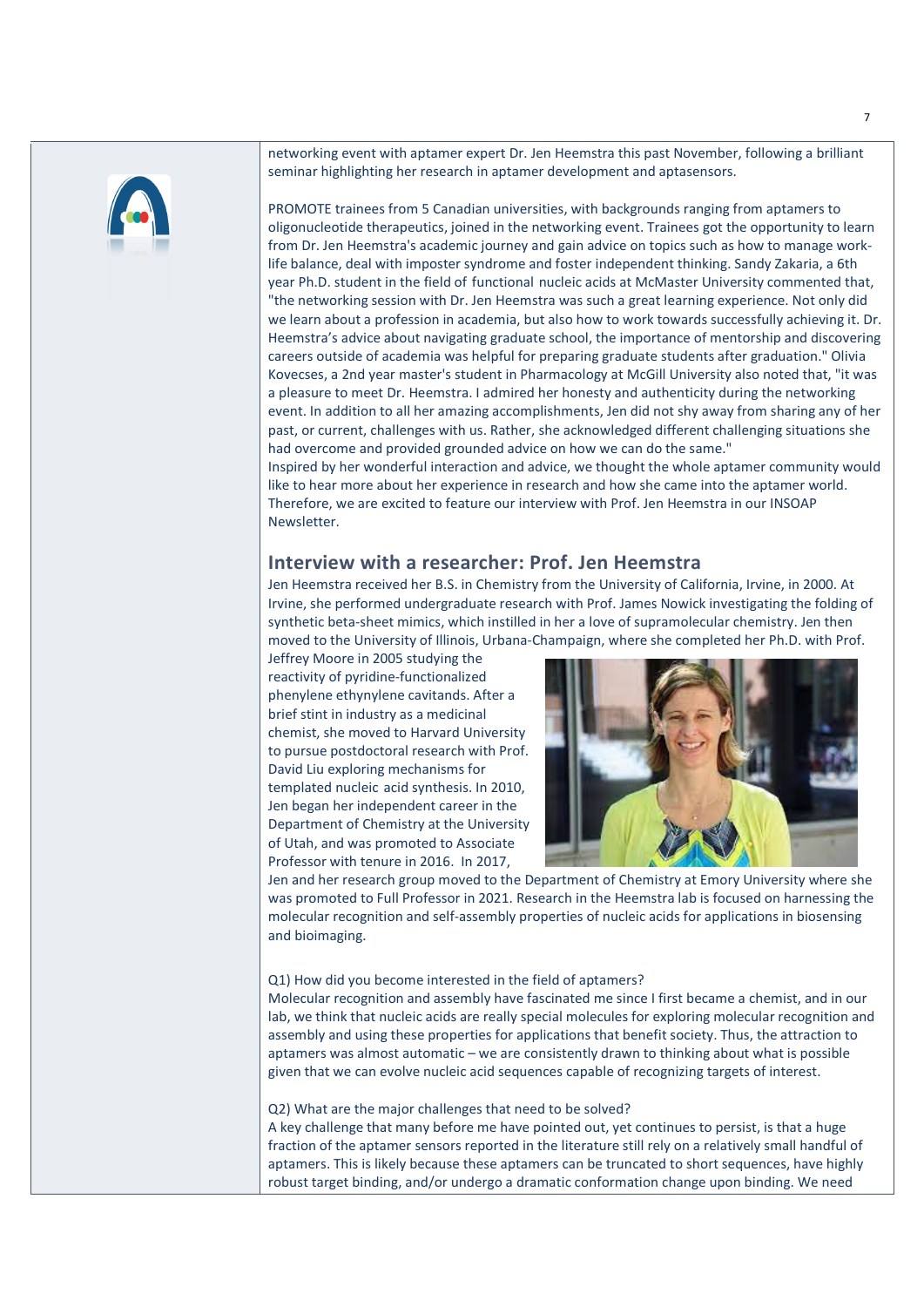#### more methods to reliably generate these types of aptamers!



Q3) How did you find out about the INSOAP? I learned about INSOAP when the Aptamers journal was launched, and I had the pleasure to attend the 2018 meeting in Oxford. I'm thankful to be part of this outstanding community!

### Q4) What kind of advice can you give to young researchers?

It may seem like everyone around you knows exactly what they are doing and never fails, but this is not true. We each develop knowledge in certain areas, but also have huge areas where we are not experts and don't feel confident. Also, while we don't talk about it enough, most people in science are dealing with failure or rejection on a very regular basis. You are not alone in the struggle, and the real goal is to be continually learning and growing, not to reach some point of perfection.

### Q5) What is your personal philosophy on life and science?

The best part of my job is that I get to spend my days thinking about the question, "How can I make someone else's life better?" That may be through the science we are doing and the technologies we're inventing, but even more often, it is through the people who I have the opportunity to interact with. This can look like celebrating with someone in their success, offering encouragement as they deal with disappointment, or collaborating to create policies that support a healthier academic culture.

### Q6) What was your favorite part about research?

I love problem solving. I don't love having problems, but I love the intellectual challenge of dealing with them. Early in my career, the fun part was thinking about an experiment I wanted to try in order to troubleshoot a challenge, and then getting to go into lab and test out my own idea. Now, the fun part is that I get to work with really bright and creative early-career researchers and engage in these problem solving discussions together.

### Q7) What do you like to do in your free time?

Most of my hobbies revolve around exercise or the outdoors - I enjoy running, rock climbing, biking, and hiking, and it's even more fun when I get to do these activities with my family. However, I'm also secretly an introvert, so my favorite form of self-care is sitting alone on the couch in my living room, in the dark, after everyone has gone to bed, and just enjoying the silence.